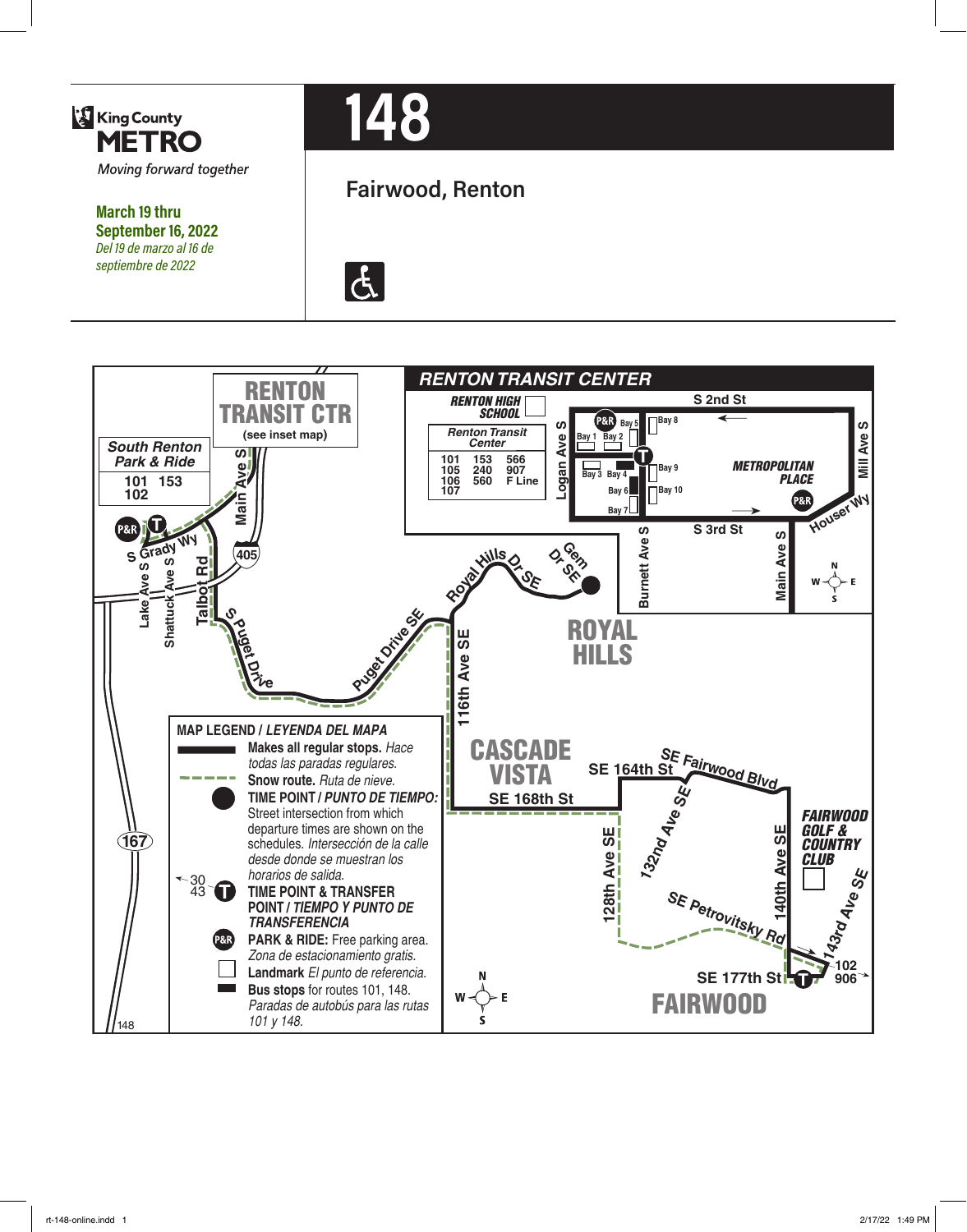#### Route 148 Monday thru Friday to Renton, Downtown Seattle

*Servicio de lunes a viernes a Renton, en al centro de Seattle*

| <b>Fairwood</b>                                                                                                                                                                                                                                     | <b>Royal Hills</b>                                                                                                                                                                                                                                  |                                                                                                                                                                                                                                                     |                                                                                                                                                                                                                                                     |                                                                                                                                                                                                                                    | <b>Downtown Seattle</b>                                                                                                                                                                                                            |                                                                                                                                                                                                                                    |
|-----------------------------------------------------------------------------------------------------------------------------------------------------------------------------------------------------------------------------------------------------|-----------------------------------------------------------------------------------------------------------------------------------------------------------------------------------------------------------------------------------------------------|-----------------------------------------------------------------------------------------------------------------------------------------------------------------------------------------------------------------------------------------------------|-----------------------------------------------------------------------------------------------------------------------------------------------------------------------------------------------------------------------------------------------------|------------------------------------------------------------------------------------------------------------------------------------------------------------------------------------------------------------------------------------|------------------------------------------------------------------------------------------------------------------------------------------------------------------------------------------------------------------------------------|------------------------------------------------------------------------------------------------------------------------------------------------------------------------------------------------------------------------------------|
| SE 177th<br>St & 140th<br>Ave SE                                                                                                                                                                                                                    | Royal Hills<br>Apartments                                                                                                                                                                                                                           | South<br>Renton P&R<br>Bay 2                                                                                                                                                                                                                        | Renton TC<br>Bay 2                                                                                                                                                                                                                                  | <b>Renton TC</b><br>Bay 5                                                                                                                                                                                                          | 4th Ave<br>&<br><b>Union St</b>                                                                                                                                                                                                    | Pike St<br>&<br>9th Ave                                                                                                                                                                                                            |
| Stop #60161                                                                                                                                                                                                                                         | Stop #59740                                                                                                                                                                                                                                         | Stop #55938                                                                                                                                                                                                                                         | Stop #46477                                                                                                                                                                                                                                         | Stop #45301                                                                                                                                                                                                                        | Stop #691                                                                                                                                                                                                                          | Stop #11130                                                                                                                                                                                                                        |
|                                                                                                                                                                                                                                                     |                                                                                                                                                                                                                                                     | <b>ROUTE 148</b>                                                                                                                                                                                                                                    |                                                                                                                                                                                                                                                     | <b>ROUTE 101</b>                                                                                                                                                                                                                   |                                                                                                                                                                                                                                    |                                                                                                                                                                                                                                    |
| 5:45<br>6:14<br>6:44<br>7:14<br>7:44<br>8:14<br>8:44<br>9:14<br>9:44<br>10:14<br>10:44<br>11:14<br>11:43<br>12:13<br>12:44<br>1:14<br>1:44<br>2:13<br>2:43<br>3:13<br>3:43<br>4:12<br>4:42<br>5:27<br>5:58<br>6:28<br>6:58<br>8:00<br>9:04<br>10:04 | 5:57<br>6:26<br>6:56<br>7:26<br>7:56<br>8:26<br>8:56<br>9:26<br>9:56<br>10:26<br>10:56<br>11:26<br>11:55<br>12:25<br>12:56<br>1:26<br>1:56<br>2:26<br>2:56<br>3:26<br>3:56<br>4:25<br>4:55<br>5:40<br>6:11<br>6:41<br>7:11<br>8:13<br>9:16<br>10:16 | 6:06<br>6:36<br>7:06<br>7:36<br>8:06<br>8:36<br>9:06<br>9:36<br>10:06<br>10:36<br>11:06<br>11:36<br>12:06<br>12:36<br>1:06<br>1:36<br>2:06<br>2:36<br>3:06<br>3:36<br>4:06<br>4:36<br>5:06<br>5:51<br>6:21<br>6:51<br>7:21<br>8:22<br>9:25<br>10:25 | 6:15<br>6:45<br>7:15<br>7:45<br>8:15<br>8:45<br>9:15<br>9:45<br>10:15<br>10:45<br>11:15<br>11:45<br>12:15<br>12:45<br>1:15<br>1:45<br>2:15<br>2:45<br>3:15<br>3:45<br>4:15<br>4:45<br>5:15<br>6:00<br>6:30<br>7:00<br>7:30<br>8:30<br>9:33<br>10:33 | 6:22<br>6:56<br>7:27<br>7:57<br>8:27<br>8:57<br>9:26<br>9:56<br>10:26<br>10:56<br>11:26<br>11:56<br>12:26<br>12:56<br>1:26<br>1:57<br>2:27<br>2:57<br>3:26<br>3:56<br>4:25<br>4:55<br>5:25<br>6:11<br>6:57<br>7:27<br>7:57<br>8:56 | 7:00<br>7:34<br>8:10<br>8:38<br>9:07<br>9:36<br>10:04<br>10:32<br>11:01<br>11:31<br>12:00<br>12:30<br>1:00<br>1:30<br>2:01<br>2:32<br>3:04<br>3:34<br>4:03<br>4:33<br>5:03<br>5:33<br>6:01<br>6:46<br>7:31<br>8:01<br>8:30<br>9:27 | 7:04<br>7:38<br>8:14<br>8:42<br>9:11<br>9:40<br>10:08<br>10:36<br>11:05<br>11:35<br>12:04<br>12:34<br>1:04<br>1:34<br>2:05<br>2:36<br>3:08<br>3:38<br>4:07<br>4:37<br>5:07<br>5:37<br>6:05<br>6:50<br>7:35<br>8:05<br>8:34<br>9:31 |
| <b>Bold PM time</b>                                                                                                                                                                                                                                 |                                                                                                                                                                                                                                                     |                                                                                                                                                                                                                                                     |                                                                                                                                                                                                                                                     |                                                                                                                                                                                                                                    |                                                                                                                                                                                                                                    |                                                                                                                                                                                                                                    |

#### **Snow/ Emergency Service**

#### *Servicio en caso de nieve o emergencia*

During most snow conditions, this bus will follow the special snow routing shown on the map. If Metro declares an emergency, it will operate on an **Emergency Snow Network** plan. Visit kingcounty. gov/metro/snow to register for **Transit Alerts** and to learn more.

*En la mayoría de las condiciones de nieve, este autobús seguirá la ruta especial en caso de nieve como se indica en el mapa. Si Metro declara una emergencia, operará de acuerdo con un plan de Red de emergencia en caso de nieve. Visite kingcounty.gov/metro/ snow para registrarse y recibir las alertas de transporte público y obtener más información.*

#### **Special Service Information**

Most trips on Route 107 are through-routed with Route 148. See Route 107 timetable for specific trips. All trips on Route 148 continue as Route 107 to Rainier Beach upon arrival at the Renton Transit Center.

#### Route 148 Monday thru Friday to Renton, Fairwood

*Servicio de lunes a viernes a Renton, Fairwood*

| <b>Downtown Seattle</b>                                                                                                                                                                                                                                    |                                                                                                                                                                                                                                                            |                                                                                                                                                                                                                                                                                                                                                                                                                                         |                                                                                                                                                                                                                                                                    |                                                                                                                                                                                                                                                                    | <b>Royal Hills</b>                                                                                                                                                                                                                                                 | Fairwood                                                                                                                                                                                                                                                           |
|------------------------------------------------------------------------------------------------------------------------------------------------------------------------------------------------------------------------------------------------------------|------------------------------------------------------------------------------------------------------------------------------------------------------------------------------------------------------------------------------------------------------------|-----------------------------------------------------------------------------------------------------------------------------------------------------------------------------------------------------------------------------------------------------------------------------------------------------------------------------------------------------------------------------------------------------------------------------------------|--------------------------------------------------------------------------------------------------------------------------------------------------------------------------------------------------------------------------------------------------------------------|--------------------------------------------------------------------------------------------------------------------------------------------------------------------------------------------------------------------------------------------------------------------|--------------------------------------------------------------------------------------------------------------------------------------------------------------------------------------------------------------------------------------------------------------------|--------------------------------------------------------------------------------------------------------------------------------------------------------------------------------------------------------------------------------------------------------------------|
| Union St<br>&<br>5th Ave                                                                                                                                                                                                                                   | 2nd Ave<br>&<br><b>Marion St</b>                                                                                                                                                                                                                           | <b>Renton TC</b><br>Bay 6                                                                                                                                                                                                                                                                                                                                                                                                               | Renton TC<br>Bay 4                                                                                                                                                                                                                                                 | South<br><b>Renton P&amp;R</b><br>Bay 1                                                                                                                                                                                                                            | <b>Royal Hills</b><br>Apartments                                                                                                                                                                                                                                   | <b>SE 177th</b><br>St & 140th<br>Ave SE                                                                                                                                                                                                                            |
| Stop #1215                                                                                                                                                                                                                                                 | Stop #340                                                                                                                                                                                                                                                  | Stop #45303                                                                                                                                                                                                                                                                                                                                                                                                                             | Stop #46479                                                                                                                                                                                                                                                        | Stop #59842                                                                                                                                                                                                                                                        | Stop #59740                                                                                                                                                                                                                                                        | Stop #60161                                                                                                                                                                                                                                                        |
|                                                                                                                                                                                                                                                            | <b>ROUTE 101</b>                                                                                                                                                                                                                                           |                                                                                                                                                                                                                                                                                                                                                                                                                                         | <b>ROUTE 148</b>                                                                                                                                                                                                                                                   |                                                                                                                                                                                                                                                                    |                                                                                                                                                                                                                                                                    |                                                                                                                                                                                                                                                                    |
| 5:36<br>6:04<br>6:34<br>7:05<br>7:35<br>8:05<br>8:35<br>9:03<br>9:33<br>10:03<br>10:33<br>11:02<br>11:32<br>12:02<br>12:32<br>1:02<br>1:32<br>2:02<br>2:32<br>2:49<br>3:04<br>3:27<br>4:05<br>4:27<br>5:04<br>5:37<br>5:59<br>6:12<br>6:38<br>7:18<br>8:20 | 5:39<br>6:08<br>6:38<br>7:09<br>7:39<br>8:09<br>8:39<br>9:07<br>9:37<br>10:07<br>10:37<br>11:06<br>11:36<br>12:06<br>12:36<br>1:06<br>1:36<br>2:06<br>2:36<br>2:53<br>3:08<br>3:31<br>4:09<br>4:31<br>5:08<br>5:41<br>6:03<br>6:16<br>6:42<br>7:22<br>8:24 | 6:111<br>6:40 <sup>‡</sup><br>$7:12$ ‡<br>7:43 <sup>‡</sup><br>8:13 <sup>‡</sup><br>8:43 <sup>‡</sup><br>9:13 <sup>‡</sup><br>$9:41 \;$<br>10:11‡<br>$10:41\pm$<br>11:11‡<br>11:41‡<br>12:11‡<br>12:41‡<br>1:111<br>1:43 <sup>‡</sup><br>2:13#<br>2:44‡<br>3:15#<br>3:35 <sup>‡</sup><br>3:50 <sup>‡</sup><br>4:13#<br>$4:51 \;$<br>$5:12$ ‡<br>5:49 <sup>‡</sup><br>$6:21 \;$<br>6:41#<br>6:52 <sup>‡</sup><br>7:17‡<br>7:57‡<br>8:56# | 5:55<br>6:25<br>6:55<br>7:25<br>7:55<br>8:25<br>8:55<br>9:25<br>9:55<br>10:25<br>10:55<br>11:25<br>11:55<br>12:25<br>12:55<br>1:25<br>1:55<br>2:25<br>2:55<br>3:25<br>3:55<br>3:55<br>4:25<br>4:55<br>5:25<br>5:55<br>6:25<br>6:55<br>6:55<br>7:25<br>8:10<br>9:10 | 6:00<br>6:30<br>7:00<br>7:30<br>8:00<br>8:30<br>9:00<br>9:30<br>10:01<br>10:31<br>11:01<br>11:31<br>12:01<br>12:31<br>1:01<br>1:31<br>2:01<br>2:31<br>3:01<br>3:31<br>4:01<br>4:01<br>4:31<br>5:01<br>5:31<br>6:01<br>6:31<br>7:01<br>7:01<br>7:30<br>8:15<br>9:15 | 6:10<br>6:40<br>7:11<br>7:40<br>8:10<br>8:40<br>9:10<br>9:40<br>10:11<br>10:41<br>11:11<br>11:41<br>12:11<br>12:41<br>1:11<br>1:42<br>2:12<br>2:43<br>3:13<br>3:43<br>4:13<br>4:13<br>4:44<br>5:14<br>5:44<br>6:13<br>6:43<br>7:13<br>7:13<br>7:41<br>8:25<br>9:25 | 6:25<br>6:55<br>7:26<br>7:55<br>8:25<br>8:54<br>9:24<br>9:54<br>10:25<br>10:55<br>11:25<br>11:55<br>12:25<br>12:55<br>1:25<br>1:57<br>2:27<br>2:59<br>3:29<br>3:59<br>4:29<br>4:29<br>5:00<br>5:30<br>6:00<br>6:27<br>6:56<br>7:26<br>7:26<br>7:54<br>8:38<br>9:38 |
| <b>Bold PM time</b>                                                                                                                                                                                                                                        |                                                                                                                                                                                                                                                            |                                                                                                                                                                                                                                                                                                                                                                                                                                         |                                                                                                                                                                                                                                                                    |                                                                                                                                                                                                                                                                    |                                                                                                                                                                                                                                                                    |                                                                                                                                                                                                                                                                    |

‡ Estimated time.

#### **Holiday Information** *Información sobre días festivos*

This route will operate its Sunday schedule on the following holidays. *Esta ruta operará según su horario de domingo en los siguientes días festivos.*

| <b>Memorial Day</b>     | May 30          |
|-------------------------|-----------------|
| Día de los Caídos       | 30 de mayo      |
| Independence Day        | July 4          |
| Día de la independencia | 4 de julio      |
| Labor Day               | September 5     |
| Día del Trabajo         | 5 de septiembre |



**March 19 thru September 16, 2022 2** *Del 19 de marzo al 16 de septiembre de 2022*